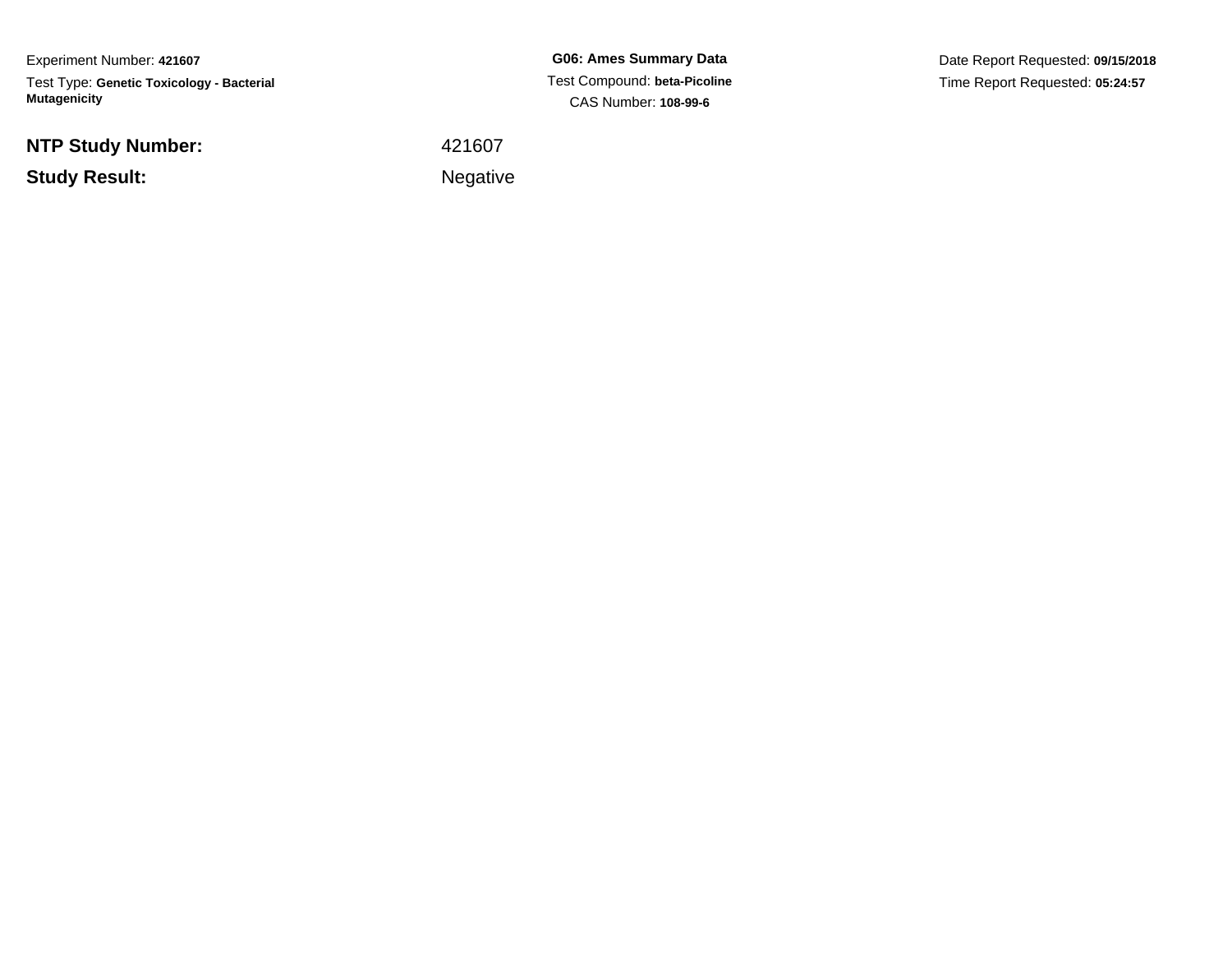Experiment Number: **421607** Test Type: **Genetic Toxicology - Bacterial MutagenicityG06: Ames Summary Data** Test Compound: **beta-Picoline**CAS Number: **108-99-6**

Date Report Requested: **09/15/2018**Time Report Requested: **05:24:57**

| <b>Without S9</b> | <b>With 10% Rat S9</b> | <b>With 10% Rat S9</b> | With 10% Hamster S9 |
|-------------------|------------------------|------------------------|---------------------|
|                   |                        |                        |                     |
| $122 \pm 10.7$    | $121 \pm 8.8$          | $133 \pm 1.8$          | $106 \pm 12.7$      |
| $132 \pm 5.6$     | $128 \pm 5.0$          | $156 \pm 4.0$          | $118 \pm 6.4$       |
| $115 \pm 5.7$     | $120 \pm 7.4$          | $123 \pm 4.6$          | $112 \pm 4.7$       |
| $115 \pm 13.2$    | $140 \pm 4.1$          | $119 \pm 9.5$          | $113 \pm 6.7$       |
| $113 \pm 6.7$     | $121 \pm 1.9$          | $117 \pm 5.0$          | $108 \pm 16.5$      |
| Toxic             | $71 \pm 7.7^s$         | $72 \pm 19.0^s$        | Toxic               |
| Negative          | Negative               | Negative               | Negative            |
|                   |                        |                        | $2101 \pm 19.1$     |
|                   | $1959 \pm 21.3$        | $2561 \pm 99.4$        |                     |
| $1578 \pm 68.6$   |                        |                        |                     |
|                   |                        |                        |                     |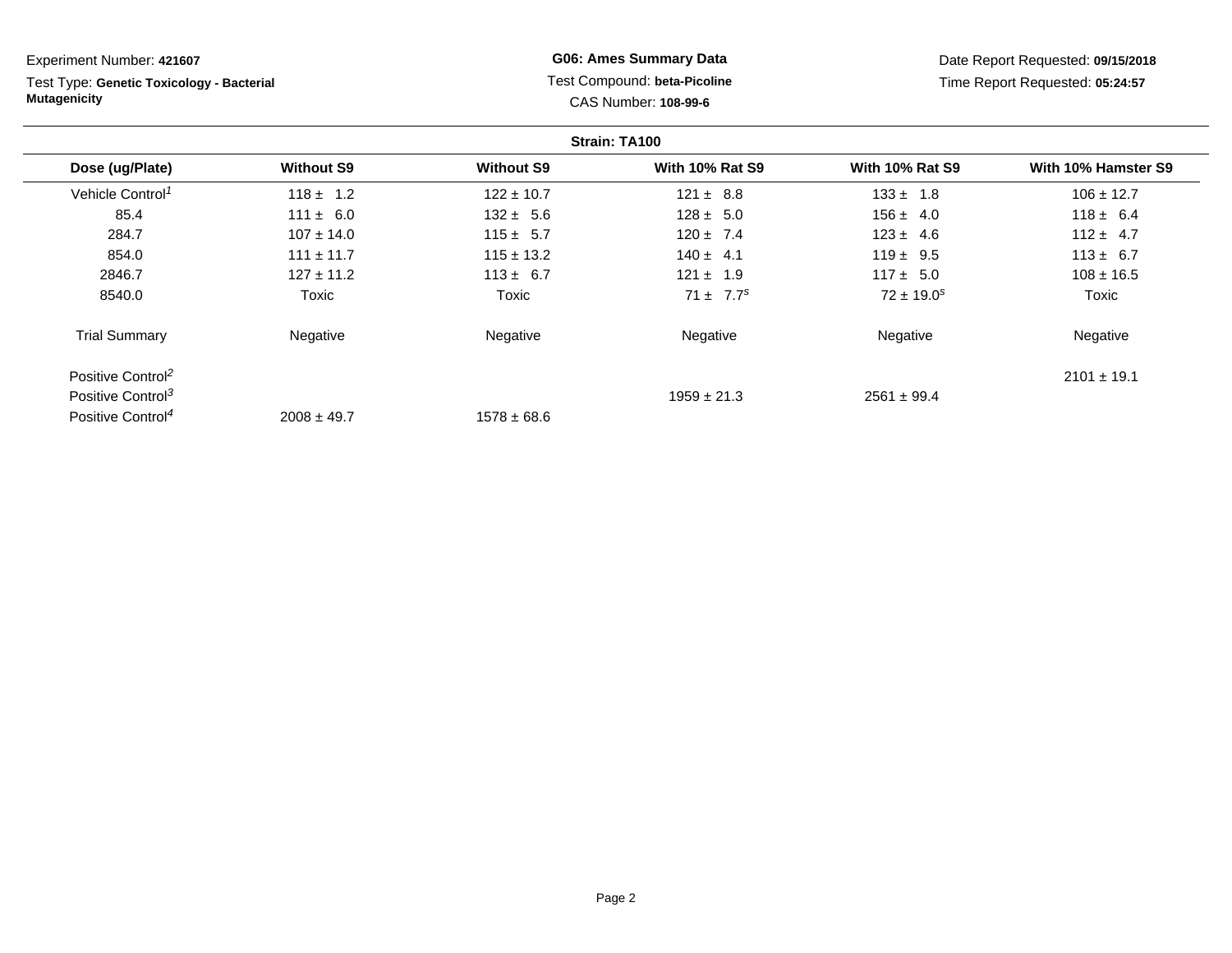Test Type: **Genetic Toxicology - Bacterial Mutagenicity**

| $131 \pm 5.6$             |
|---------------------------|
| $144 \pm 3.4$             |
| $132 \pm 7.3$             |
| $146 \pm 11.1$            |
| $133 \pm 6.4$             |
| $65 \pm 4.7$ <sup>s</sup> |
| Negative                  |
| $2930 \pm 69.0$           |
|                           |
|                           |
|                           |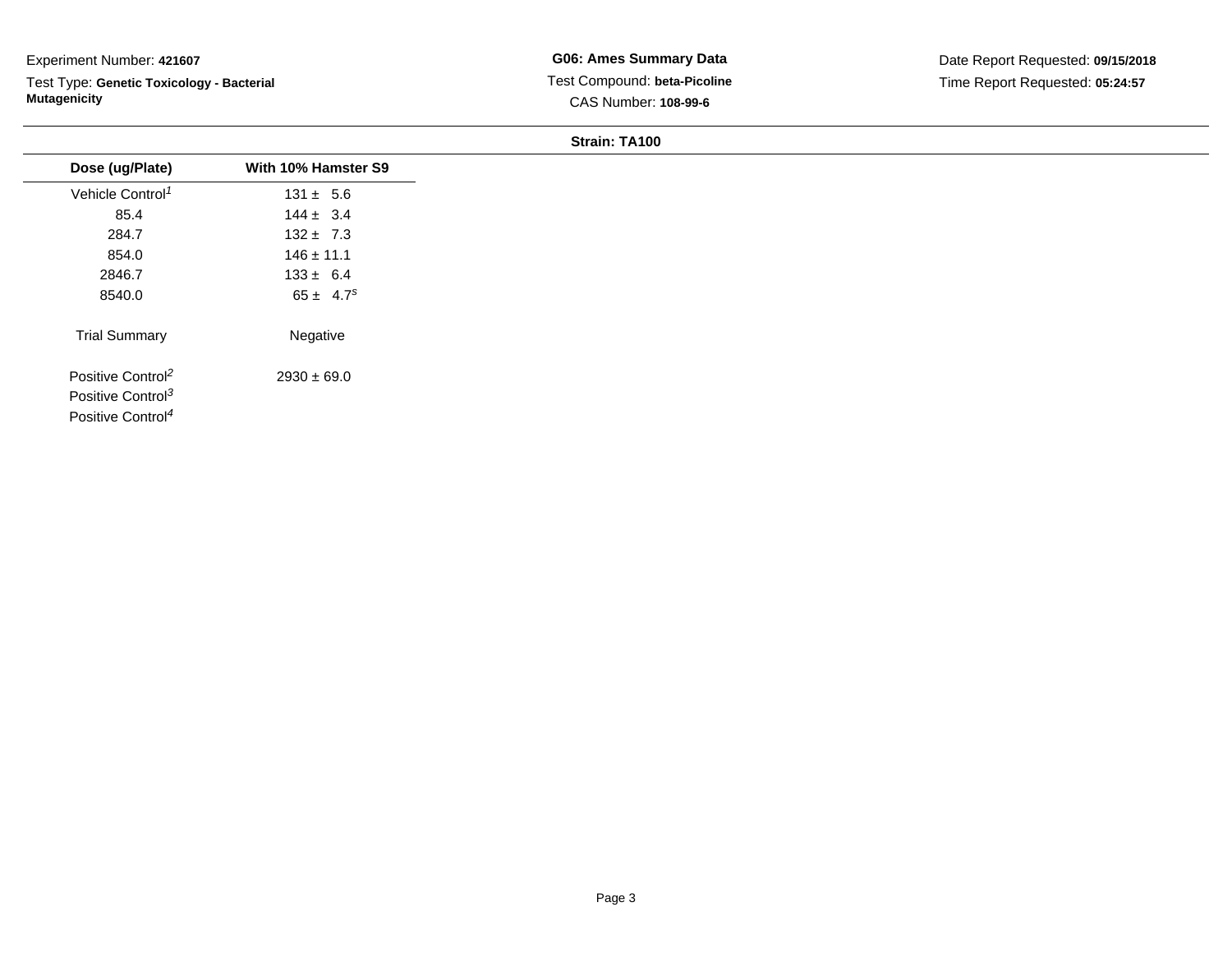Test Type: **Genetic Toxicology - Bacterial Mutagenicity**

**G06: Ames Summary Data** Test Compound: **beta-Picoline**CAS Number: **108-99-6**

Date Report Requested: **09/15/2018**Time Report Requested: **05:24:57**

|                               |                   |                   | Strain: TA1535         |                        |                     |
|-------------------------------|-------------------|-------------------|------------------------|------------------------|---------------------|
| Dose (ug/Plate)               | <b>Without S9</b> | <b>Without S9</b> | <b>With 10% Rat S9</b> | <b>With 10% Rat S9</b> | With 10% Hamster S9 |
| Vehicle Control <sup>1</sup>  | $24 \pm 2.1$      | $15 \pm 0.3$      | $10 \pm 1.8$           | $9 + 2.5$              | $4 \pm 0.7$         |
| 85.4                          | $19 \pm 1.5$      | $11 \pm 0.7$      | $8 \pm 2.0$            | $10 \pm 1.8$           | $8 \pm 1.2$         |
| 284.7                         | $21 \pm 1.2$      | $15 \pm 1.5$      | $8 \pm 3.3$            | $10 \pm 1.5$           | $10 \pm 3.8$        |
| 854.0                         | $22 \pm 1.5$      | $12 \pm 1.3$      | $7 \pm 2.0$            | $11 \pm 1.5$           | $8 \pm 0.7$         |
| 2846.7                        | $19 \pm 3.2$      | $16 \pm 2.0$      | $8 \pm 0.6$            | $10 \pm 0.7$           | $10 \pm 0.9$        |
| 8540.0                        | Toxic             | $10 \pm 1.5^s$    | $6 \pm 1.5^s$          | $4 \pm 1.0^{s}$        | Toxic               |
| <b>Trial Summary</b>          | Negative          | Negative          | Negative               | Negative               | Negative            |
| Positive Control <sup>2</sup> |                   |                   |                        |                        | $119 \pm 11.5$      |
| Positive Control <sup>3</sup> |                   |                   | $100 \pm 14.1$         | $138 \pm 6.9$          |                     |
| Positive Control <sup>4</sup> | $1507 \pm 40.6$   | $1188 \pm 33.7$   |                        |                        |                     |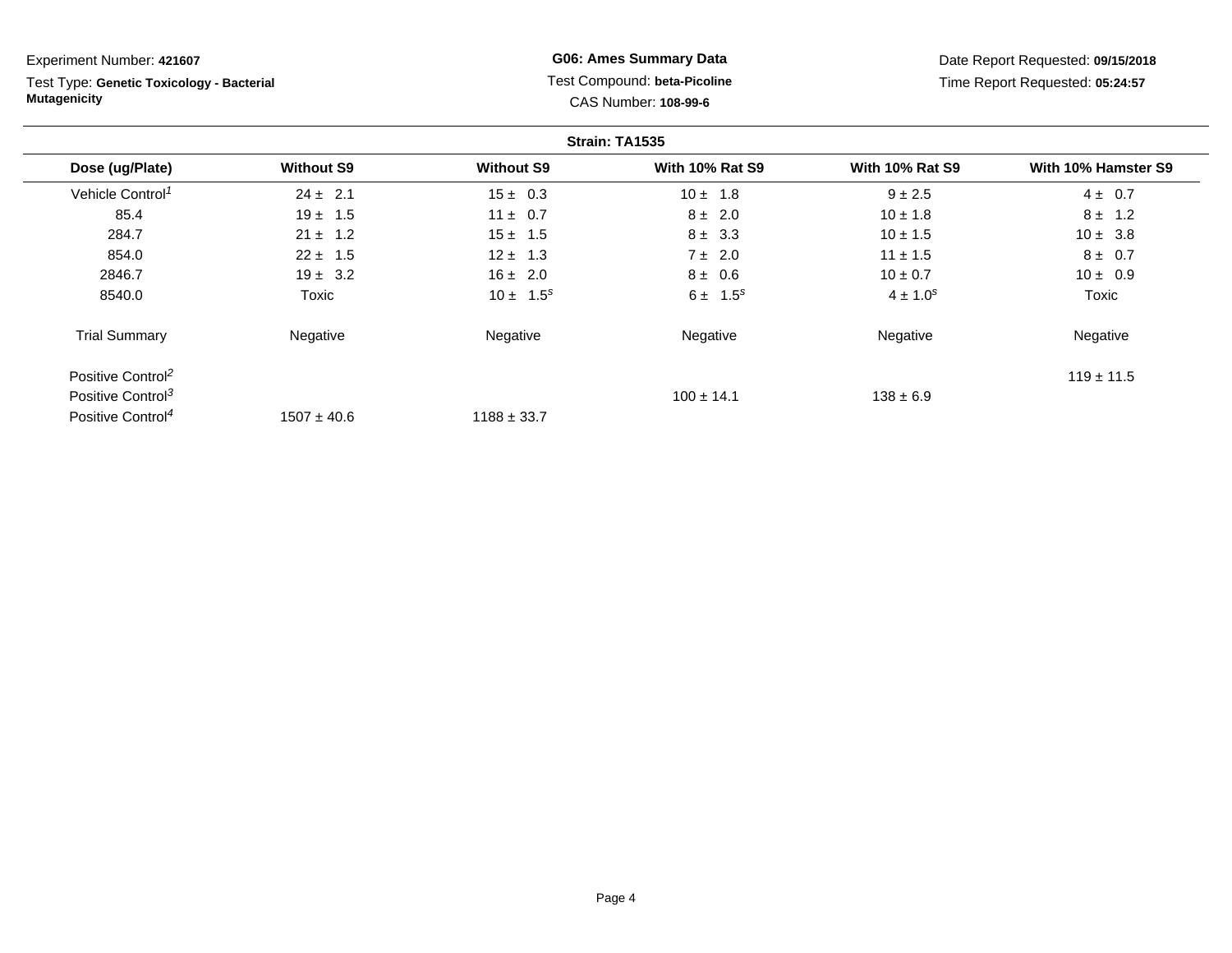Test Type: **Genetic Toxicology - Bacterial Mutagenicity**

| Dose (ug/Plate)               | With 10% Hamster S9 |
|-------------------------------|---------------------|
| Vehicle Control <sup>1</sup>  | $10 \pm 2.3$        |
| 85.4                          | $9 \pm 1.7$         |
| 284.7                         | $8 \pm 1.7$         |
| 854.0                         | 6 ± 0.6             |
| 2846.7                        | $7 \pm 0.9$         |
| 8540.0                        | $7 \pm 0.3^s$       |
| <b>Trial Summary</b>          | Negative            |
| Positive Control <sup>2</sup> | $144 \pm 11.0$      |
| Positive Control <sup>3</sup> |                     |
| Positive Control <sup>4</sup> |                     |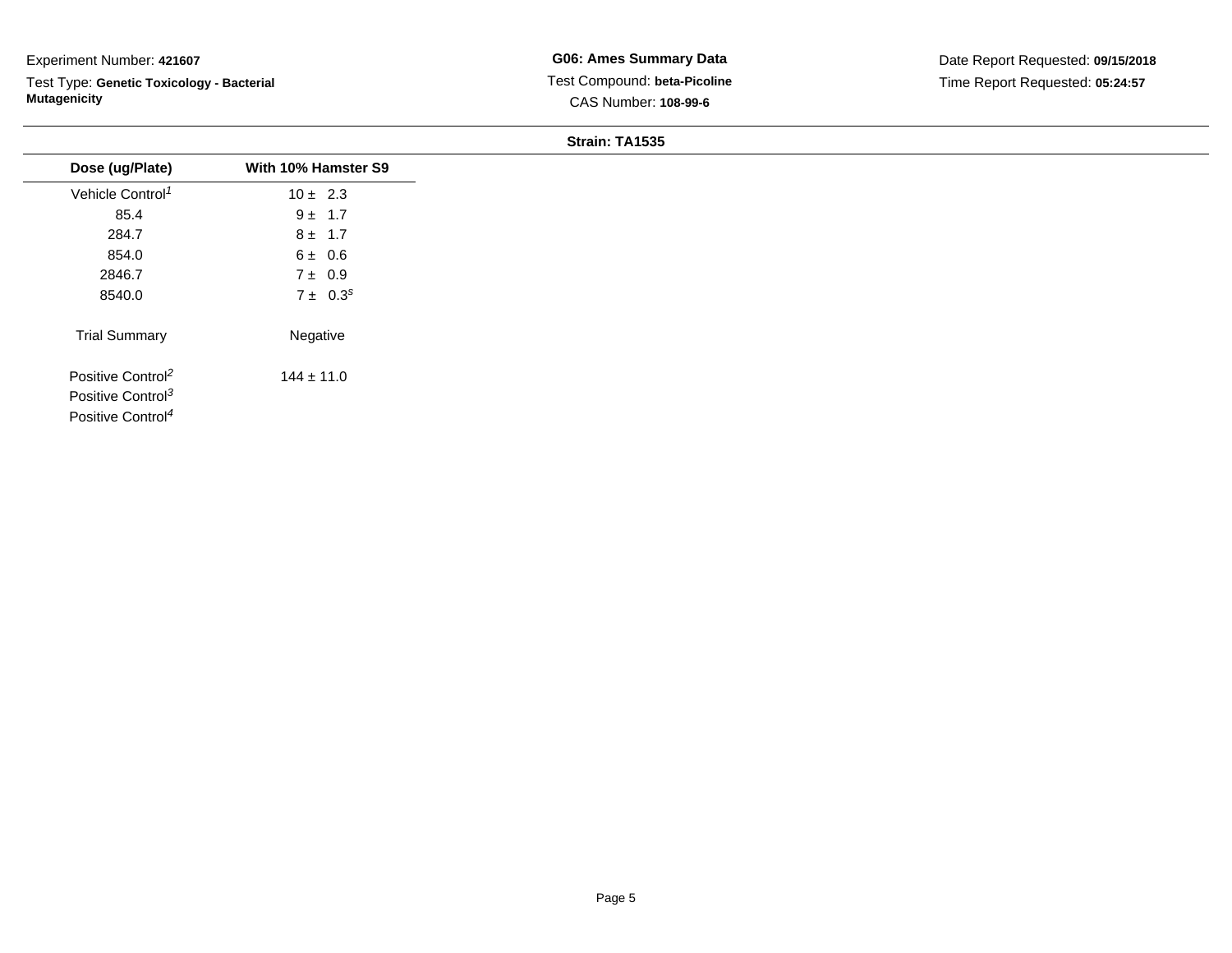Test Type: **Genetic Toxicology - Bacterial Mutagenicity**

**G06: Ames Summary Data** Test Compound: **beta-Picoline**CAS Number: **108-99-6**

Date Report Requested: **09/15/2018**Time Report Requested: **05:24:57**

|                               |                   |                        | Strain: TA1537           |                     |                     |
|-------------------------------|-------------------|------------------------|--------------------------|---------------------|---------------------|
| Dose (ug/Plate)               | <b>Without S9</b> | <b>With 10% Rat S9</b> | <b>With 10% Rat S9</b>   | With 10% Hamster S9 | With 10% Hamster S9 |
| Vehicle Control <sup>1</sup>  | $4 \pm 1.5$       | $3 \pm 0.3$            | $7 \pm 0.9$              | $6 \pm 0.9$         | $6 \pm 0.9$         |
| 85.4                          | $8 \pm 1.5$       | $4 \pm 1.5$            | $8 \pm 0.7$              | $7 \pm 0.9$         | 7 ± 2.0             |
| 284.7                         | $6 \pm 2.0$       | $3 \pm 1.9$            | $6 \pm 0.7$              | $5 \pm 0.7$         | $8 \pm 2.1$         |
| 854.0                         | $7 \pm 1.7$       | $4 \pm 1.5$            | $6 \pm 1.2$              | $5 \pm 1.5$         | $7 + 1.9$           |
| 2846.7                        | $6 \pm 0.9$       | $6 \pm 0.9$            | $9 \pm 0.9$              | $7 \pm 1.5$         | $7 \pm 0.9$         |
| 8540.0                        | $3 \pm 1.5^s$     | $9 \pm 7.7^s$          | $4 \pm 0.7$ <sup>s</sup> | $5 \pm 1.3$         | $7 \pm 0.9^s$       |
| <b>Trial Summary</b>          | Negative          | Negative               | Negative                 | Negative            | Negative            |
| Positive Control <sup>2</sup> |                   |                        |                          | $344 \pm 24.9$      | $233 \pm 15.4$      |
| Positive Control <sup>3</sup> |                   | $166 \pm 10.2$         | $193 \pm 5.5$            |                     |                     |
| Positive Control <sup>5</sup> | $410 \pm 27.6$    |                        |                          |                     |                     |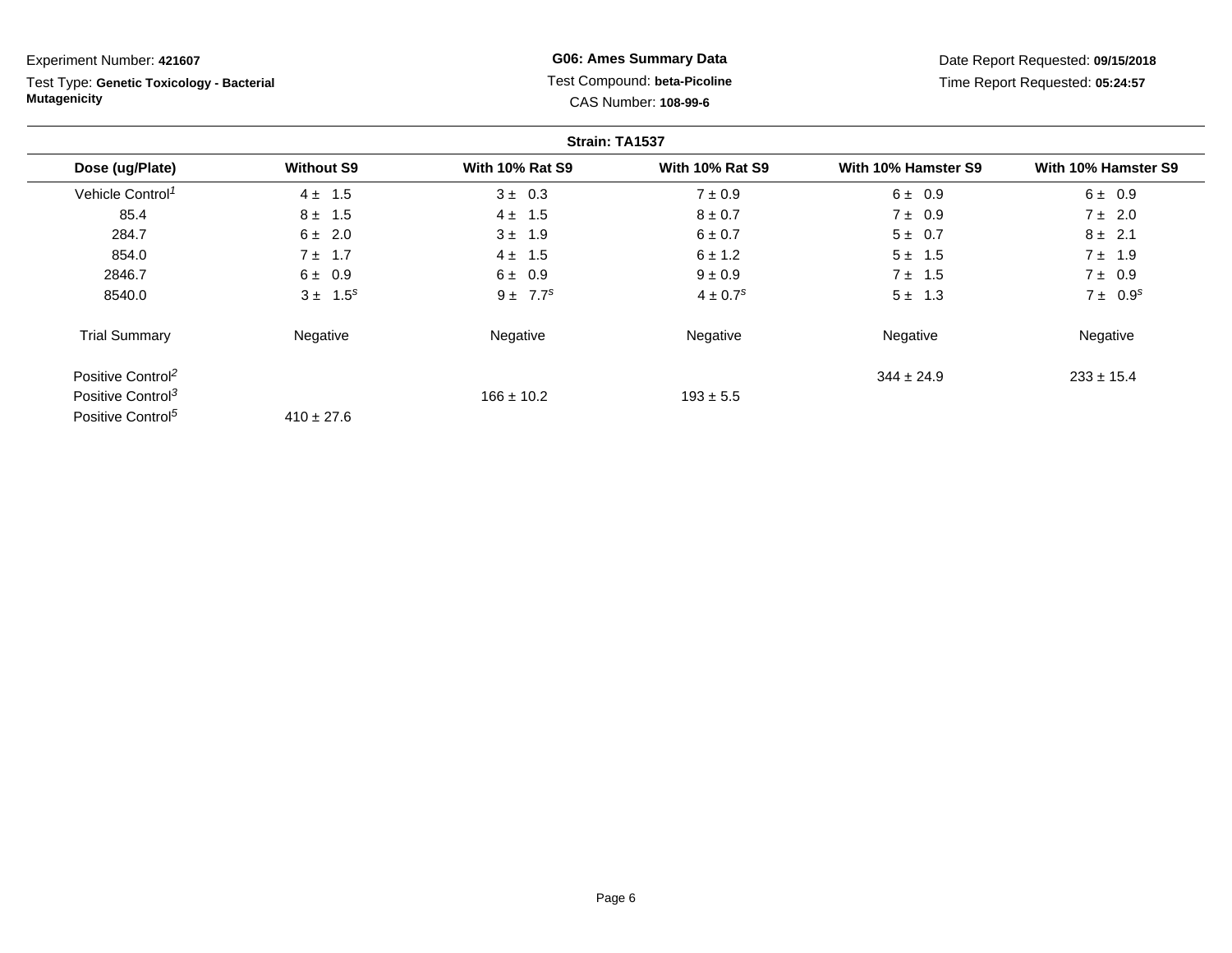Experiment Number: **421607**Test Type: **Genetic Toxicology - Bacterial Mutagenicity**

### **G06: Ames Summary Data** Test Compound: **beta-Picoline**CAS Number: **108-99-6**

Date Report Requested: **09/15/2018**Time Report Requested: **05:24:57**

|                               |                   |                   | <b>Strain: TA98</b>    |                        |                             |
|-------------------------------|-------------------|-------------------|------------------------|------------------------|-----------------------------|
| Dose (ug/Plate)               | <b>Without S9</b> | <b>Without S9</b> | <b>With 10% Rat S9</b> | <b>With 10% Rat S9</b> | With 10% Hamster S9         |
| Vehicle Control <sup>1</sup>  | $18 \pm 2.5$      | $17 \pm 0.9$      | $23 \pm 1.3$           | $25 \pm 3.2$           | 19±<br>4.5                  |
| 85.4                          | $14 \pm 1.3$      | $15 \pm 2.3$      | $19 \pm 2.1$           | $19 \pm 3.2$           | 19±<br>3.8                  |
| 284.7                         | $14 \pm 2.0$      | $17 \pm 2.2$      | $14 \pm 1.2$           | $23 \pm 5.0$           | $24 \pm$<br>3.6             |
| 854.0                         | $16 \pm 0.6$      | $16 \pm 1.8$      | $20 \pm 5.5$           | $15 \pm 2.3$           | $22 \pm$<br>3.2             |
| 2846.7                        | $13 \pm 1.5$      | $14 \pm 2.2$      | $19 \pm 2.4$           | $22 \pm 4.2$           | $26 \pm$<br>2.4             |
| 8540.0                        | Toxic             | Toxic             | $10 \pm 1.5^s$         | $15 \pm 1.5^s$         | 2.1 <sup>s</sup><br>$9 \pm$ |
| <b>Trial Summary</b>          | Negative          | Negative          | Negative               | Negative               | Negative                    |
| Positive Control <sup>2</sup> |                   |                   |                        |                        | $2110 \pm 100.2$            |
| Positive Control <sup>3</sup> |                   |                   | $1686 \pm 68.5$        | $2029 \pm 62.1$        |                             |
| Positive Control <sup>6</sup> | $1931 \pm 4.5$    | $1191 \pm 13.6$   |                        |                        |                             |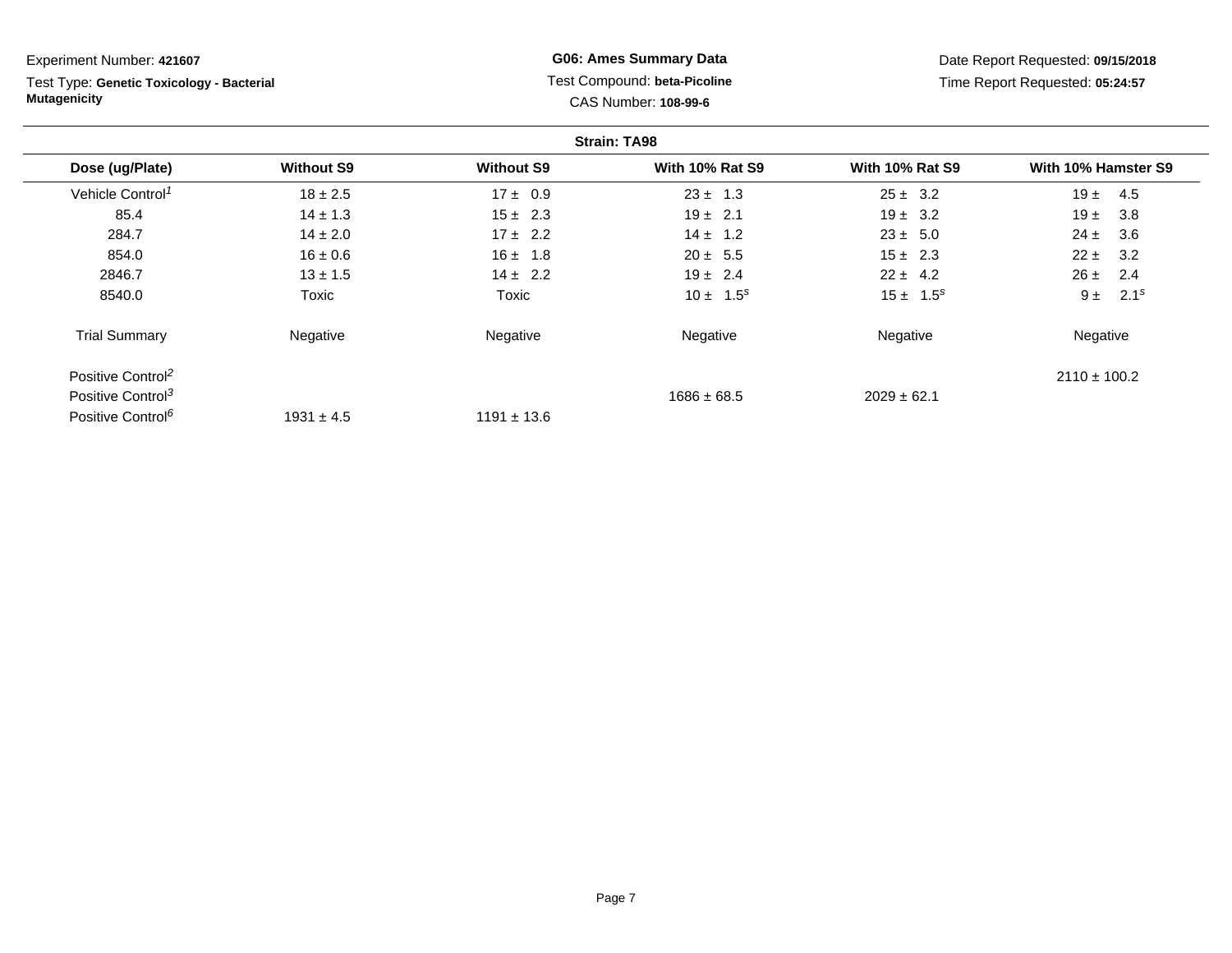Test Type: **Genetic Toxicology - Bacterial Mutagenicity**

**G06: Ames Summary Data** Test Compound: **beta-Picoline**CAS Number: **108-99-6**

| Dose (ug/Plate)               | With 10% Hamster S9 |
|-------------------------------|---------------------|
| Vehicle Control <sup>1</sup>  | $20 \pm 5.3$        |
| 85.4                          | $23 \pm 2.6$        |
| 284.7                         | $23 \pm 2.6$        |
| 854.0                         | $21 \pm 0.6$        |
| 2846.7                        | $20 \pm 1.7$        |
| 8540.0                        | $13 \pm 0.6^s$      |
| <b>Trial Summary</b>          | Negative            |
| Positive Control <sup>2</sup> | $2862 \pm 37.9$     |
| Positive Control <sup>3</sup> |                     |
| Positive Control <sup>6</sup> |                     |